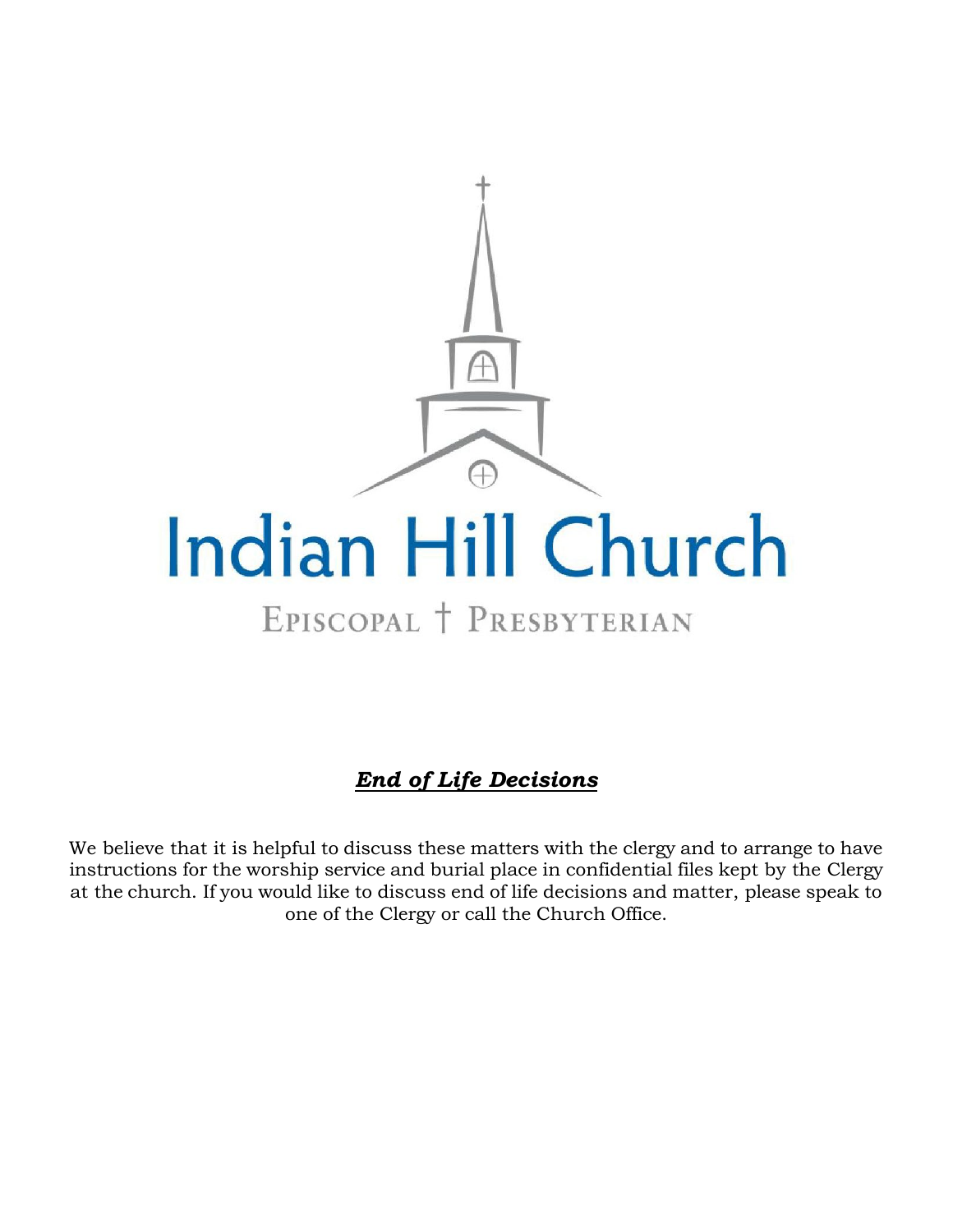### *IN TIME OF DEATH*

In case of serious injury or illness, call the minister at any time, day or night, or ask your doctor or nurse to do so.

Church Office: (513) 561-6805 ext. 301

*In time of death*, please notify one of the ministers first. They are ready to assist you in every way, including the burial preparations, and to plan the service in accordance with your wishes and with the practice of the Church. There is no fee for the services of the minister.

*Notify the funeral director* you select and give him your minister's name. The director will make all necessary arrangements in accordance with the wishes of the family and in consultation with the minister.

**The simplest casket** is appropriate for Christian burial; it is covered with the church pall which remains on the casket until after the burial service. An open casket is not an option during the service.

**The burial service**, like the service of baptism and marriage, is properly conducted in the church with the congregation participating in the service and with music selected which expresses the faith of the Church. Only the number of flowers that are appropriate for the altar and chancel are used in the church; others are placed at the burial site.

It is often appreciated when death notices include the request that in lieu of flowers gifts in memoriam be sent to a specified charity. Such gifts made to the Indian Hill Church are placed in the Endowment Fund and immediately acknowledged and reported to thefamily.

Fees for services rendered by the church organist and the sexton may be arranged for and paid by the funeral director who bills you for interment charges and all expenses connected with the burial. If using soloists or more practice time is required of the organist, the fee will be increased.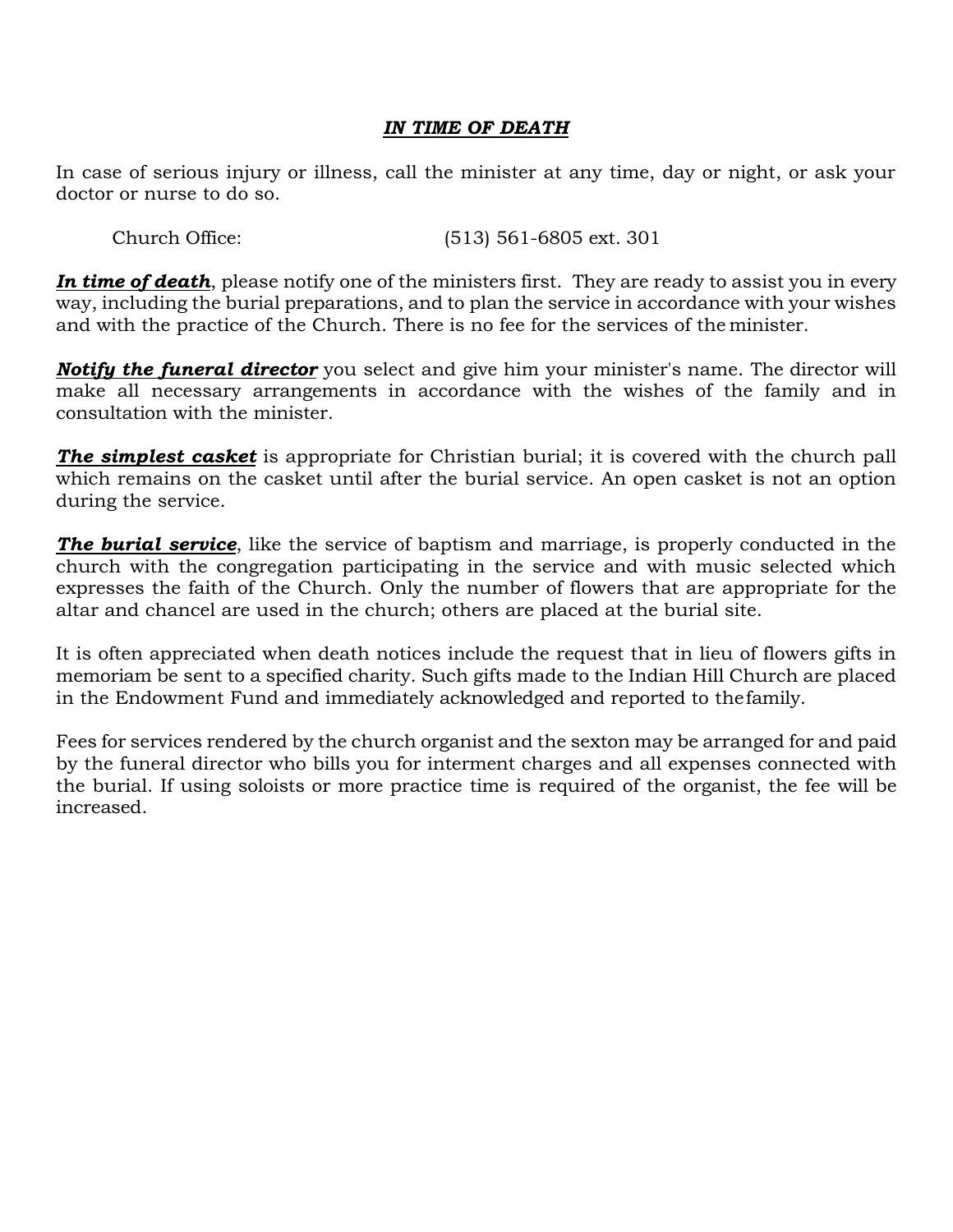### *INDIAN HILL CHURCH BURIAL GROUND RIGHTS*

The charge for burial plot and endowment gift for care are as follows:

| Each grave     | \$1000.00             |
|----------------|-----------------------|
| Endowment gift | \$2000.00             |
|                | \$3000.00 (one check) |

Payment in advance is required before burial is permitted or certificate for the burial lot is issued. A check for the purchase of a grave/maintenance of the church grounds listed below should be made payable to *The Indian Hill Church Endowment Burial Fund.* The Church Endowment Fund is the discretionary fund used by the Stewards for all annual operating expenses and for all major capital improvements to all church grounds and buildings, including the Burial Ground.

#### *INTERMENT*

Arrangements are to be made with the funeral director concerning interment charges for opening and closing a grave. A catalogue for bronze markers is available in the church office and orders may be placed with Dodds Memorial. The church office must approve all markers prior to installation. Single grave markers shall be no larger than 12" x 24"; double, not more than 13" x 36".

#### *FLOWERS*

Fresh flowers may be placed on gravesites. They will be collected monthly to maintain the graveyard. No plastic arrangements are permissible.

#### *FEE STRUCTURE\*\*\**

Funeral Home or Family is responsible for all payments to

A & D Cemetery Service (opening and closing of graves) Don Wildy (grave siting fees) Church Staff (Sexton, Organist, Clergy)

| Burial of Cremains - Monday - Friday<br>Burial of Cremains - Saturday<br>Burial of Full Casket - Monday - Friday<br>Burial of Full Casket - Saturday<br>Siting Fees for Grave Opening | \$400.00<br>\$600.00<br>\$1250.00<br>\$1500.00<br>75.00 |
|---------------------------------------------------------------------------------------------------------------------------------------------------------------------------------------|---------------------------------------------------------|
| Organist                                                                                                                                                                              | \$250.00                                                |
| Soloist<br>Sexton (hourly rate)<br>Clergy                                                                                                                                             | \$150.00<br>45.00<br>\$.<br>optional                    |

Dodd's Memorials are to be used for headstones/markers and for installation. They have our standard requirements. Church will have final approval.

*\*\*\*FEES ARE SUBJECT TO CHANGE WITHOUT PRIOR NOTIFICATION\*\*\**